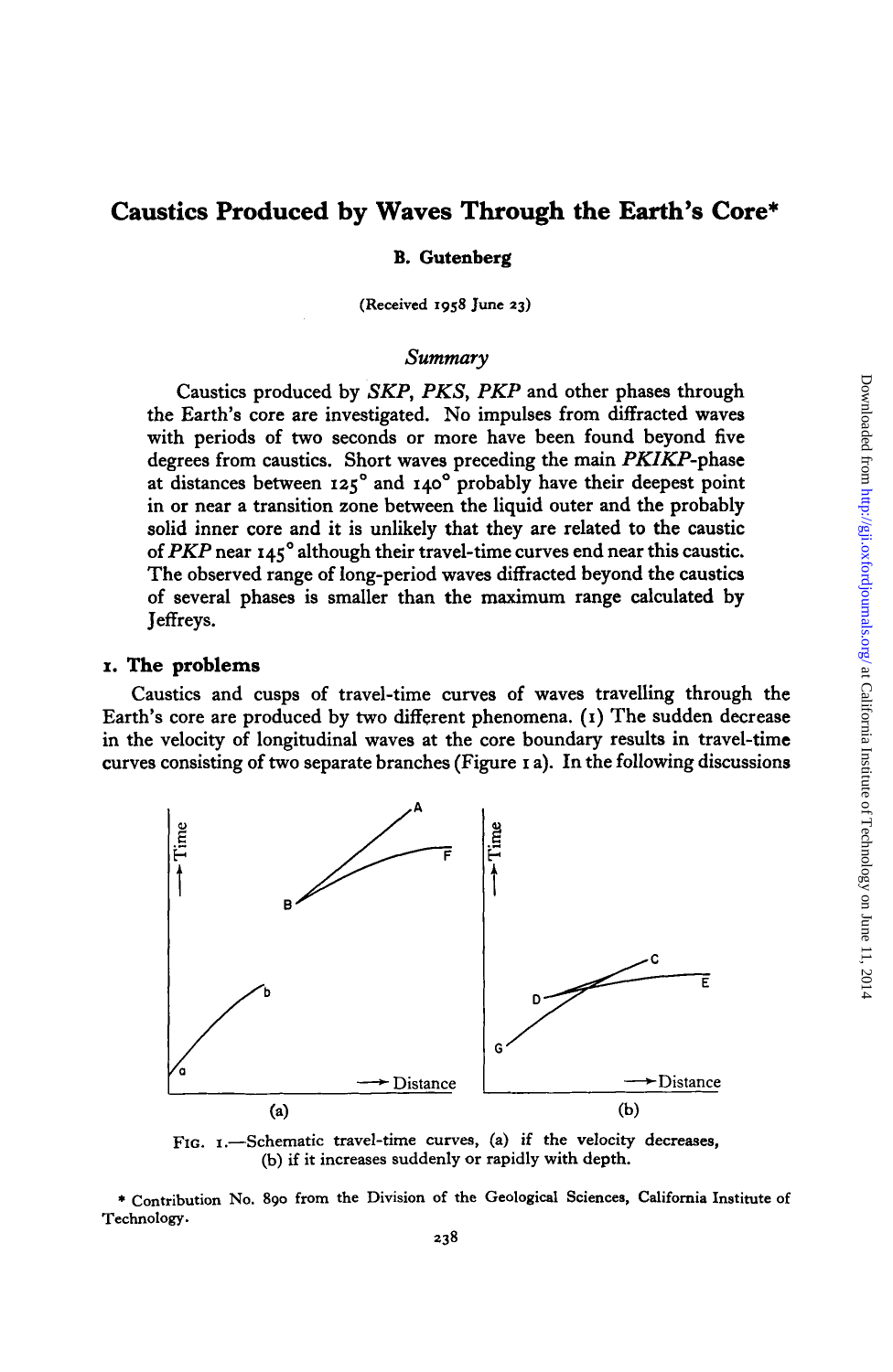only the second branches *(ABF)* are involved. With decreasing angle of incidence the epicentral distance at which the rays arrive at the Earth's surface decreases to **a**  minimum (at *B),* which corresponds to a caustic, and then increases again. **(2)** The increase in velocity between the outer and the inner core results in cusps of the travel-time curves (Figure **I** b). Most travel-time curves of waves through the core begin with **a** section *ABC* (where *C* is on the curve *BF* of Figure **I** a), then continue with *CDE* of Figure **I** b. For some phases, e.g. *PKS* and *SKP* (Figure **2),** the



waves arrive noticeably earlier at the caustic *B* than waves to the branch *DE* at the same epicentral distance; for others, e.g. *PKP* (Figure  $\alpha$ ), the caustic *B* is near the branch *DE.* 

Wiechert **(1922)** has suggested that longitudinal waves through the core arriving at epicentral distances smaller than that of the caustic *B* which is at about **145'** are diffracted, but Lehmann **(1936)** has pointed out that their amplitudes at distances as short as **110'** are too large for diffracted waves. She suggested the existence of an inner core in which the velocity is greater than in the outer core. Gutenberg & Richter **(1938)** have found that assumption of an increase in velocity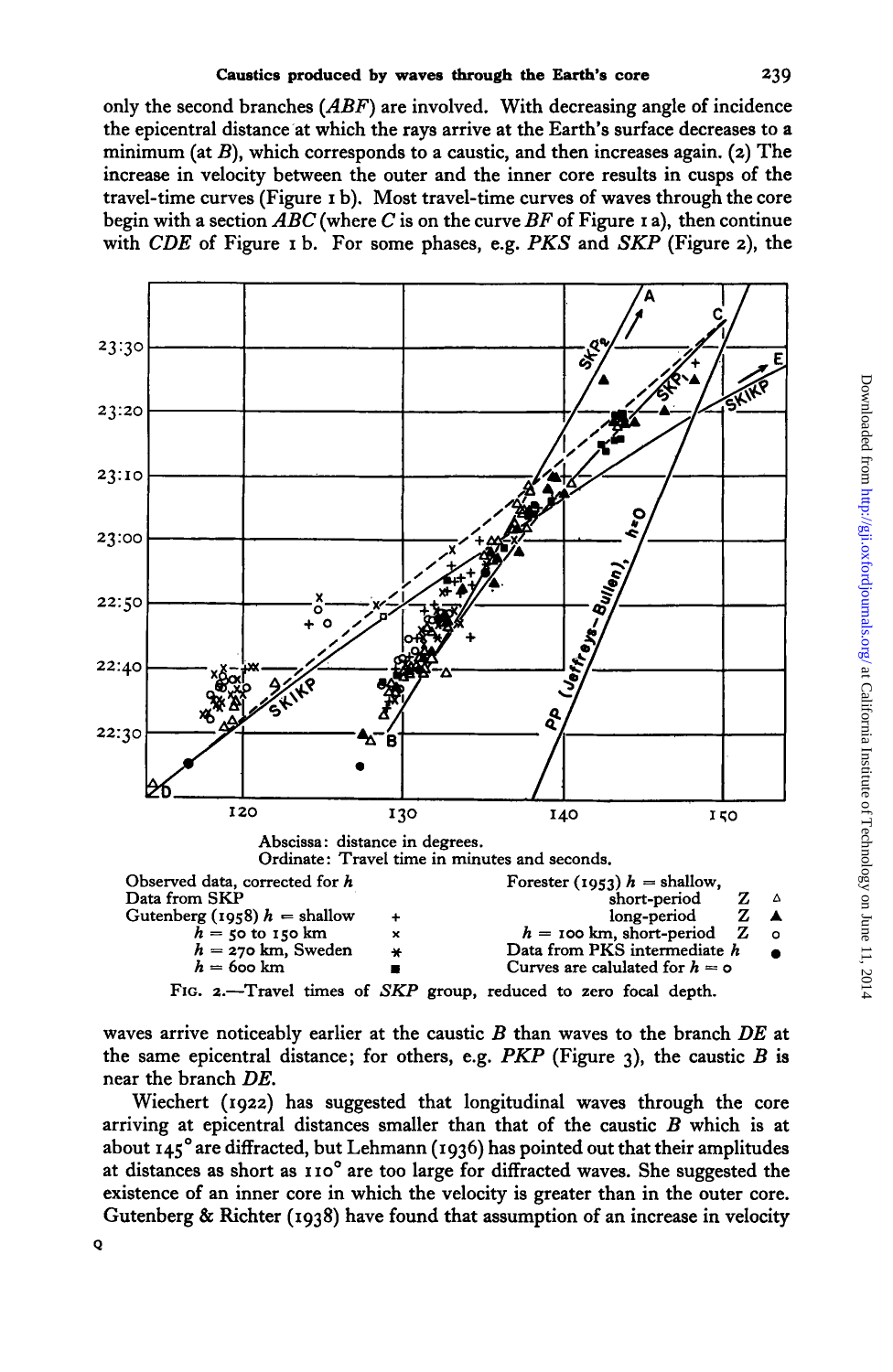from about **10.2** to **11.4** km/s between about **1600** and **1200** km from the Earth's centre explains the various observed travel-time curves of waves through the core.

Jeffreys **(1939,** p. **553)** applying Airy's theory of diffraction has concluded that waves with periods T of **I s** could be diffracted up to 4 deg, and those with  $T = 10$  **s** up to **15** deg from the caustic. To check these results, Bullen & Burke-Gaffney **(1958)** studied records produced by hydrogen bombs exploded near Bikini and written at epicentral distances slightly smaller than that of the caustic of *PKP.*  However, the phases believed by Bullen and Burke-Gaffney to be diffracted *PKP*  waves may actually be early short-period *PKIKP* waves (compare Figure **3).** 

#### **2. Materials used**

The material used includes data for *PKP* and *PKIKP* by Gutenberg **(1951,**  1957a, **1958),** for *PKP* by Denson **(1950, 1952),** for *PKS* by Forester **(1953, 1956)** and for *SKS* by Nelson **(1952, 1954).** Moreover, seismograms of an earthquake at a focal depth  $h = 600$  km, have been kindly furnished by stations with



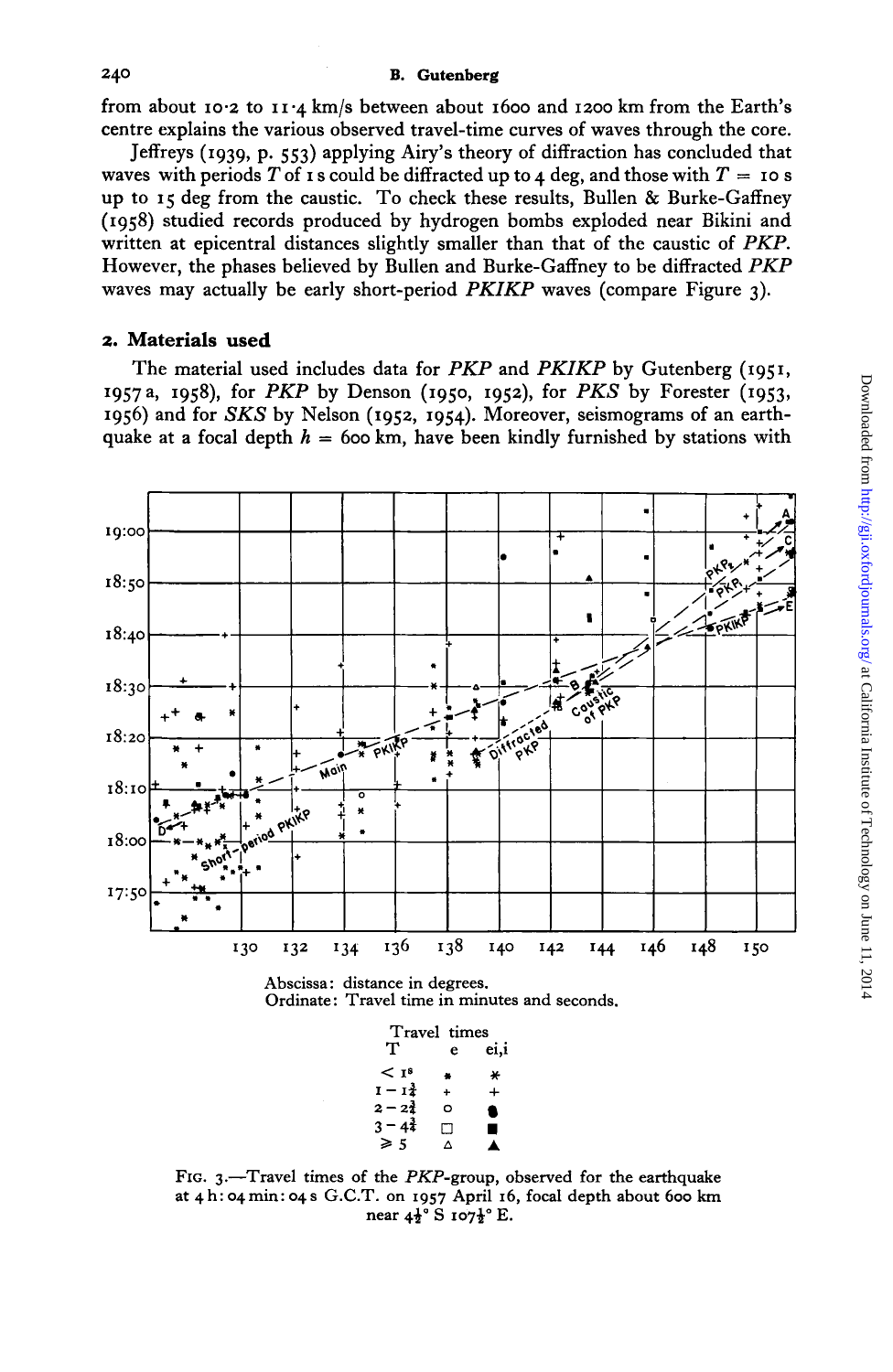epicentral distances of over I **19'** in North and Central America (details in Table **I)** ; for most of them the range of azimuths at the source is within **soo,** so that the error in location (probably less than **1')** does not affect noticeably the resulting relative travel times.

Travel times *t* for *PKP*, *SKP* etc. to distances  $\theta$  in degrees have been calculated by combining the travel times for *K* through the core found by Gutenberg **(1958,**  Table **4)** with the travel times for *PcP, PcS* and *ScS* for zero focal depth listed by Jeffreys & Bullen (1940). If  $dt/d\theta$  for *K* and for *PcP* etc. is measured in seconds per degree, corresponding values of  $\theta$  and  $t$  for *PKP* etc. are found by adding values for  $\theta$  and *t* for *K* to those for *PcP* etc. which correspond to the same value



FIG. +-Beginning of vertical records of the shock of **1957** April *16*  (Table *I).* A. at Kirkland Lake; B. at Montreal; C. and D. at Ottawa, C from short-period, D from long-period instrument; E. at Lubbock; F. at Florissant; G. at Tacubaya; H. at **San** Juan; I. from ultra-long instrument at Palisades.

a. indicates short-period *PKIKP;* b. long-period *PKIKP;* c. *PKPI;*  d. *PKP2.* 

of *&/do.* This procedure permits rapid calculation and is sufficiently accurate in most instances. For *PKIKP,* travel times through the core for short as well as for long waves have been used, for all other phases only the main travel-time curve for  $K$  ( $T \ge 2$  s).

Where observed travel times have been reduced to values for **a** surface focus, the necessary corrections have been taken from Jeffreys & Bullen **(1940) or** from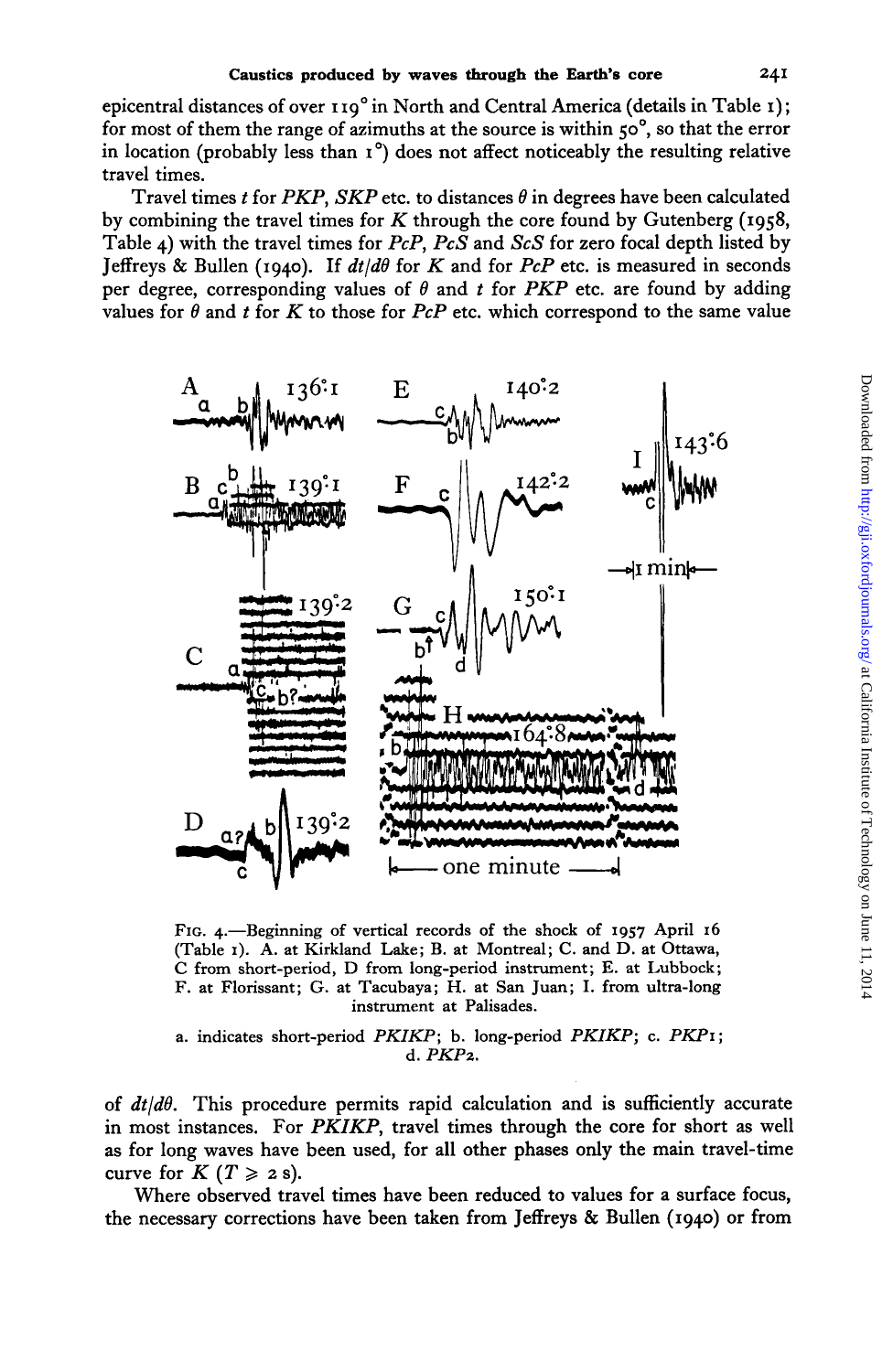Gutenberg & Richter (1936; 1939, p. 113). For *PKIKP* characteristic corrections are as follows:

| Focal depth                     | 25   | 100   | 300   | 600 km |
|---------------------------------|------|-------|-------|--------|
| correction $\theta = 145^\circ$ | $+4$ | $+14$ | $+37$ | $+60s$ |
| correction $\theta = 180^\circ$ | $+4$ | $+14$ | $+38$ | $+70s$ |

For *PKP* and *PKS* they are about 2s smaller than for *PKIKP* if  $h = 600$  km. For *SKS* they are **125s** for  $h = 600 \text{ km at } \theta = 130^{\circ}$  and **129s** near  $180^{\circ}$ ; for *SKP,* most corrections are up to **2s** smaller than those for *SKS.* Errors in the corrections probably do not exceed a very few seconds.

The epicentral distance of the caustic of *PKP* is about *2'* shorter for shocks at a depth of 600 **km** than for shallow shocks. However, while depth corrections for travel times depend mainly on the phase *(P* or *S)* with which the wave starts, the path in the core plays an additional role for the distance of the caustic.



**Abscissa: for all diagrams. Distance in degrees. Ordinate: for all diagrams. Travel time in minutes.** 

FIG. 5.-Calculated travel times of (a) SKS-, (b) SKKP-, (c)  $PcPPKP$ **and (d) PKKP-groups for zero focal depth.** 

# **3. SKP and PKS**

In Figures *2,* 3 and *5, ABC* corresponds to waves which have not entered the inner core, the caustic is at *B,* and *CD* results from the increase in wave velocity between outer and inner core. Its proximity to BC and *CE* prevents observation, and its details are always uncertain. *DE* corresponds to waves refracted through the inner core. At *E*, which for *SKP* is at  $\theta = 180^\circ$ , the amplitudes of *SKP* or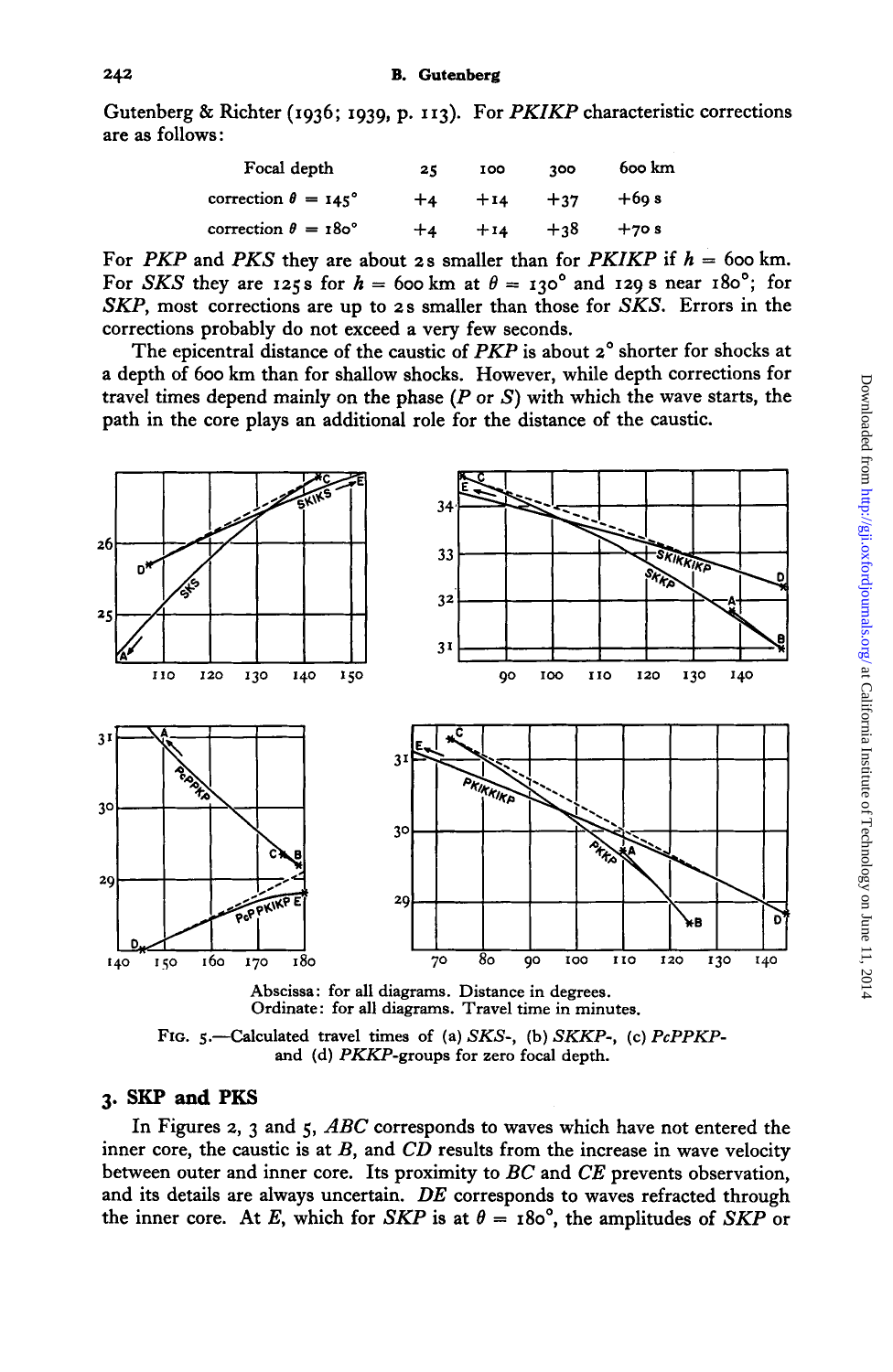PKS are zero, since for vertical incidence at the core boundary no energy can be refracted from *S* to *K* or vice versa.

Most observed points in Figure **2** are either close to SKP near the caustic, or to SKIKP at shorter distances. Most observations of SKIKP are from records of earthquakes at intermediate depth (compare Gutenberg **1958,** Figure *5).*  Observed times are frequently a few seconds greater than the calculated, probably mainly as a result of too late readings of phases emerging in the preceding motion.

For  $h = o$ , the calculated epicentral distance of the caustic of SKP is  $129^\circ$ . Forester **(1953, 1956)** has found the largest amplitudes of SKP at distances near  $131\frac{1}{2}$ <sup>o</sup> for waves with  $T < 5$  s and between  $130^\circ$  and  $131^\circ$  if  $T > 5$  s. The smallest distances at which he has identified SKP are **129'** for short-period and **125'**  for long-period waves. The shortest distance at which SKP has been measured in the present research without searching for it is **129';** one clear PKS-wave (T = **7s)** has been found by Gutenberg **(1958)** from a **270 km** deep shock at  $\theta = 127^\circ$ . Thus, the observed distances of diffracted SKP- and PKS-waves are well within the theoretical limits found by Jeffreys **(1939).** 

### **4. The caustic of PKP**

Gutenberg **(1914)** had found that on records of the long-period instruments used before **1910** the first PKP-waves emerge at about **141'** and that their largest amplitudes (periods **4** to **12s)** occur near **145'.** Denson **(1952)** observed that PKP-waves with periods T of  $\zeta$  to 8s show the caustic near  $143^\circ$  while for those with T about **2 s** it is near **147'.** According to Gutenberg & Richter **(1935,** p. **325)**  the largest amplitudes of PKP are between **143'** and **147'.** In the present investigation, the largest amplitudes of PKP are observed at distances of between **142'**  and  $I44^{\circ}$ , (compare Figure 4, F, I) where at several stations the first impulse is so large that its turning point is not visible. This corresponds to about **145'** in a shallow shock. Gutenberg **(1951,** p. **382)** has observed the amplitude maximum for PKPPKP at a distance of **68',** corresponding to a distance of **146"** for PKP. An epicentral distance of **145'** for the caustic of PKP in shallow shocks is in good agreement with all these data.

# **5. Travel times of PKP and PKIKP**

Seismograms of the shock of **1957** April 16, **4h: 04min:04s,** in the East Indies show clear phases of waves through the core (compare Gutenberg, **1957** a, Figure **I; 1958,** Figure **4),** and have been selected for detailed study. Twenty reports of  $pP-P$  (50<sup>°</sup>  $< \theta$  < 104<sup>°</sup>) give focal depths between 570 and 640 km (average  $590 \pm 5$  km). For calculations  $h = 600$  km, given by the U.S. Coast and Geodetic Survey and by the U.S.S.R., has been used.

Figure **3** shows travel times of the PKP-group; arrival times of the main phases are listed in Table **I.** Short- and long-period records give the same time for the first impulse of PKP, which is not preceded by any detectable emergent waves (Figure **4,** F, I) and near its caustic arrives a few seconds earlier than PKIKP (Figure **3).** 

At Ottawa  $(\theta = 139.2^{\circ})$  a long-period wave which precedes *PKIKP* by about **9 s** (Figures **3, 4** D) is probably a diffracted PKP wave. There is no indication of diffracted long-period PKP waves for  $\theta$  < **138°**, that is, over  $5^{\circ}$  from the caustic. Consequently, we cannot expect short-period diffracted *PKP* waves for  $\theta$  < 140°, and it is unlikely that the short-period waves preceding the main PKIKP phase at  $\theta$  < 140° are connected with PKP.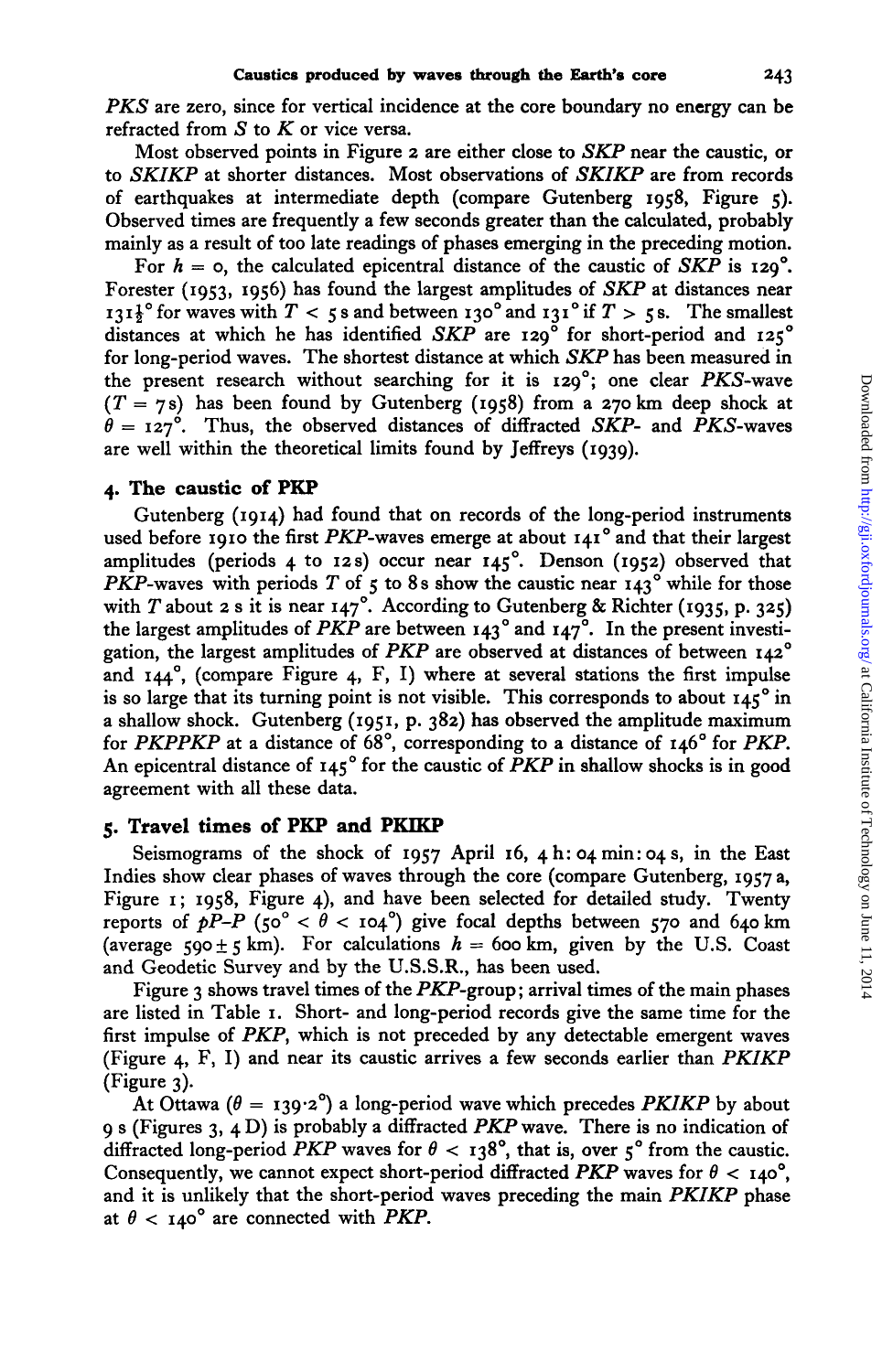#### **B.** Gutenberg

## Table I

Arrival times t (after 4 a.m.) and corresponding periods T of first PKIKP-waves (a), main PKIKP-waves (b), PKP1 (c), and PKP2 (d) of earthquake on 1957 April 16; assumed epicentre at  $4\frac{1}{2}^\circ S$  107 $\frac{1}{2}^\circ E$ , focal depth near 600 km, magnitude m = 7.2.  $\theta$ , epicentral distance. Parentheses indicate that the interpretation is doubtful, including effect of microseisms.

| Station            | θ         | a                    |               | b                    |                         | c           | d                  |       |              |
|--------------------|-----------|----------------------|---------------|----------------------|-------------------------|-------------|--------------------|-------|--------------|
|                    |           | $\mathbf t$          | Ť             | $\mathbf t$          | Ť                       | $\mathbf t$ | $\mathbf{T}$       | t     | $\mathbf{T}$ |
|                    | deg       | min s                | $\mathbf{s}$  | min s                | s                       | min s       | s                  | min s | s            |
| Seattle            | 119.5     | no                   |               | 21 55!               | τŧ                      |             |                    |       |              |
| Ukiah; Shasta      | 122.7     | no                   |               | $21,59$ <sup>*</sup> | ?                       |             |                    |       |              |
| Hungry Horse       | $123 - 8$ | no                   |               | 2201                 | P.                      |             |                    |       |              |
| Berkeley           | 123.9     | no                   |               | 22 02!               | 1;5                     |             |                    |       |              |
| Santa Clara        | 124.3     | no                   |               | 22 02                | 5                       |             |                    |       |              |
| Lick               | 124.5     | 21 49                | ł             | 22 03!               | Ιł                      |             |                    |       |              |
| King Ranch         |           | 126.7(2152)          | ž             | 22 08!               | $\overline{\mathbf{z}}$ |             |                    |       |              |
| Tinemaha           | 127.1     | 21 56                | $\mathbf I$   | 22 II!               | 1;3                     |             |                    |       |              |
| Isabella           | 127:5     | 21 58                | ł             | 22 00!               | 윭                       |             |                    |       |              |
| Eureka, Nevada     | 127.5     | $21,47$ <sup>*</sup> | ?             | r                    | ۶.                      |             |                    |       |              |
| Woody              | 127.8     | 21 49                | ł             | 22 07!               | $\mathbf{I}$            |             |                    |       |              |
| China Lake         | 128 I     | 21 53                | ł             | 22 IO!               | Ιţ                      |             |                    |       |              |
| Pasadena           | 128.4     | 21 55                | ł             | 22 II!               | 1;4;8                   |             |                    |       |              |
| Dalton             | 128.7     | 21 53                | ł             | 22 II!               | ł                       |             |                    |       |              |
| Riverside          | 129.1     | 21 51                | $\frac{3}{4}$ | 22 12!               | $1\frac{1}{2}$ ;3       |             |                    |       |              |
| Big Bear           | 129.3     | 21 57                | $\frac{3}{4}$ | 22 14!               | 1                       |             |                    |       |              |
| Salt Lake City     |           | 129 4 (22 03)        | $\mathbf I$   | 22 13!               | $\overline{\mathbf{2}}$ |             |                    |       |              |
| Schefferville      | 129.6     | 21 59                | $\frac{1}{2}$ | 22 13!               | $\frac{1}{2}$           |             |                    |       |              |
| Palomar            | 129.7     | 21 58                | $\frac{3}{4}$ | 22 13!               | $\mathbf{I}$            |             |                    |       |              |
| Boulder City       | 130.0     | $21,59$ <sup>*</sup> | ?             | $22 \t13$            | P.                      |             |                    |       |              |
| Barrett            | 130.2     | 21 58                | I             | 22 13!               | 2;4                     |             |                    |       |              |
| Hayfield           | 130.7     | 21 59                | ł             | 22 16!               | ł                       |             |                    |       |              |
| Rapid City         | 132.2     | 22 OI                | I             | 22 18!               | Ιł                      |             |                    |       |              |
| Boulder, Colo.     | 133.9     | 22 05                | ł             | 22 21!               | 2                       |             |                    |       |              |
| Denver             | 134.2     | 22 06                | ł             | 22 21                | $2\frac{1}{2}$          |             |                    |       |              |
| Tucson             | 134.7     | 22 06                | $\frac{3}{4}$ | 2223!                | 4                       |             |                    |       |              |
| Kirkland Lake      | 136.1     | 22 II                | I             | 2221                 | 3                       |             |                    |       |              |
| Seven Falls        | 137.5     | 22 16                | ł             | 22 29                | I                       |             |                    |       |              |
| Shawinigan Falls   | 138.1     | 22 17                | I             | 22 28!               | I:3                     |             |                    |       |              |
| Montreal           | 139.1     | 22 20                | ł             | 22 29!               | $1\frac{1}{2}$ ;3       | 22 24       | I                  |       |              |
| Ottawa             | 139.2     | 22 19                | ł             | 22 30!               | $4\frac{1}{2}$          | 22 2I!      | $\frac{1}{2}$ ;3;5 |       |              |
| Halifax            | 139.3     | 2221                 | 3             |                      |                         |             |                    |       |              |
| Lubbock            | 140.2     |                      |               | (22 31)              | ? 2                     | (22 27)     | 3                  |       |              |
| Florissant         | 142.2     |                      |               |                      |                         | 22 31       | 5                  |       |              |
| Harvard            | 142.2     |                      |               |                      |                         | 22 30!      | I                  |       |              |
| Weston             | 142.3     |                      |               | 22 35                | 1;2                     | 22 31!      | 1;4                |       |              |
| Cleveland          | 142.3     |                      |               |                      |                         | 22 31!      | 17                 |       |              |
| St. Louis          | 142.4     |                      |               |                      |                         | 22 32!      | Ι.                 |       |              |
| Mazatlan           | 142.4     |                      |               |                      |                         | 22 30       | 3                  |       |              |
| Fayetteville       | 143.5     |                      |               |                      |                         | 22 33!      | 1;3                |       |              |
| Pennsylvania State | 143.5     |                      |               |                      |                         | 22 35       | 3;10               |       |              |
| Palisades          | 143.6     |                      |               |                      |                         | 22, 35!     | 1;10               |       |              |
| Pittsburgh         | 143.6     |                      |               |                      |                         | 22 36!      | ₹                  |       |              |
|                    |           |                      |               |                      |                         |             |                    |       |              |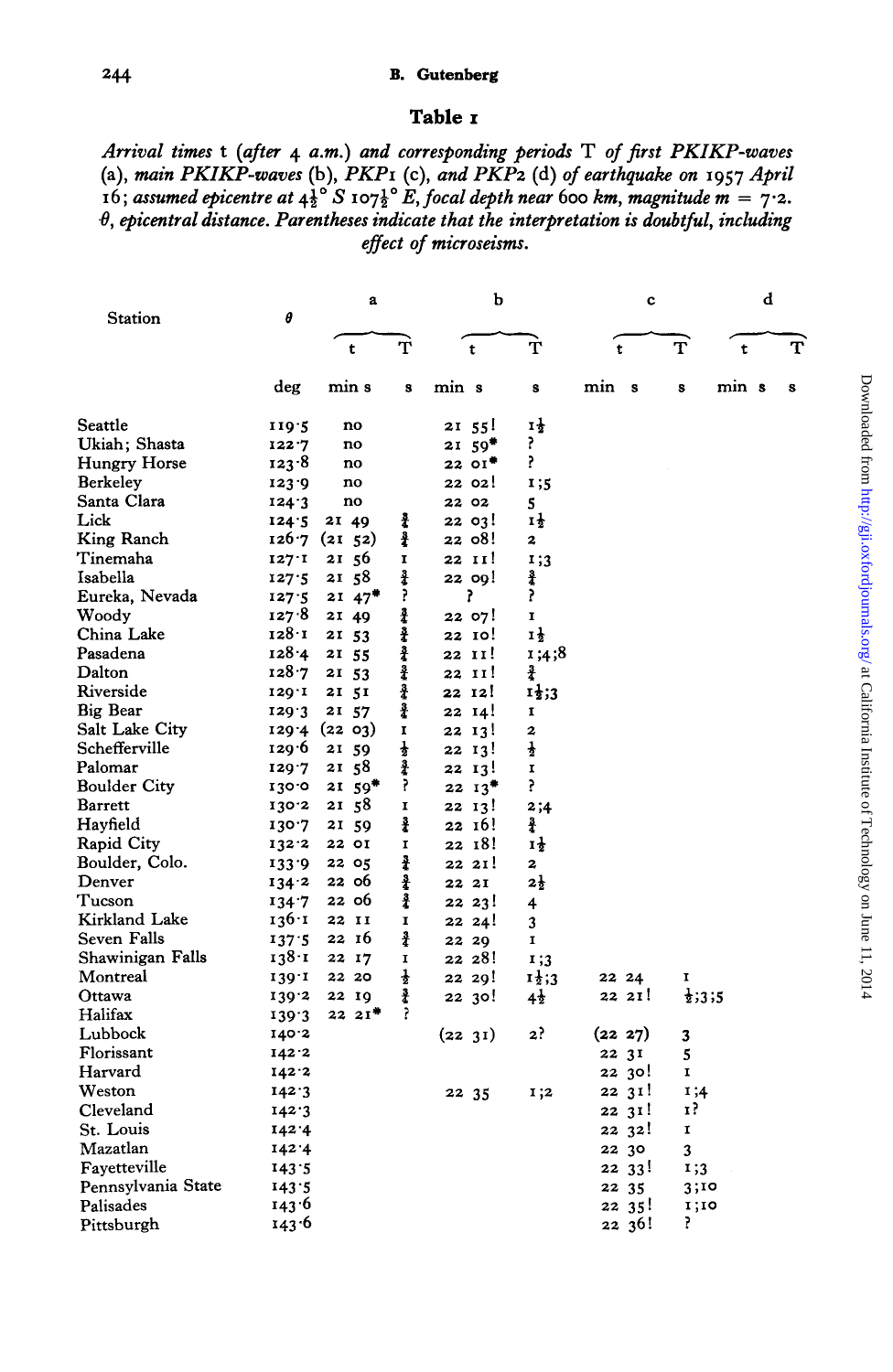| Table I (continued) |  |
|---------------------|--|
|---------------------|--|

| <b>Station</b>   | θ     | a   |              |              | b      |           |                  |       | $\mathbf c$ |               | d      |          |               |
|------------------|-------|-----|--------------|--------------|--------|-----------|------------------|-------|-------------|---------------|--------|----------|---------------|
|                  |       | t   |              | т            |        |           | т                |       |             | т             |        |          | т             |
|                  | deg   | min | $\mathbf{s}$ | $\mathbf{s}$ | min s  |           | s                | min s |             | $\bf{s}$      | min s  |          | 8             |
| Fordham          | 143.8 |     |              |              |        |           |                  |       | $22, 36$ *  | P.            |        |          |               |
| Dallas           | 143.8 |     |              |              |        |           |                  |       | 2237!       | I;2           |        |          |               |
| Washington, D.C. | 145.7 |     |              |              |        |           |                  |       | 22 42!      | 5             |        |          |               |
| Chapel Hill      | 148.2 |     |              |              | 22 45  |           | 2;4              |       | 22 48!      | 4             |        | 22 52!   | 3             |
| Columbia         | 149.6 |     |              |              |        | 22 48!    | 1;3              |       | 22, 53!     | $\mathbf{I}$  | 2258   |          | $\frac{1}{2}$ |
| Tacubaya         | 150.1 |     |              |              |        | 22 49!    | $\frac{1}{4}$ ;3 |       | 22 56!      | 1;3           | 23 02  |          | 1;5           |
| Bermuda          | 151.3 |     |              |              | 22 52  |           | ł                |       | 2300!       | $\frac{1}{2}$ | 23 06  |          | $\mathbf{z}$  |
| Mérida           | 156.6 |     |              |              | 23 02  |           | 3                |       |             |               |        | (23 38)1 | 3             |
| Comitan          | 157.5 |     |              |              | (2259) |           | 3                |       |             |               |        |          |               |
| Oaxaca           | 157.8 |     |              |              | 23 04  |           | 3                |       |             |               |        |          |               |
| Antigua          | 163.6 |     |              |              | 2305!  |           | $\frac{3}{4}$    |       |             |               | 24 00  |          | ł             |
| San Juan         | 164.8 |     |              |              | 23 06  |           | T                |       |             |               | 24 07  |          | Ιł            |
| St. Lucia        | 165.2 |     |              |              | 23 06! |           | 1                |       |             |               | 24 07! |          | I             |
| St. Vincent      | 165.9 |     |              |              | 23 06! |           | 4                |       |             |               |        | 24 10!   | ł             |
| Trinidad         | 167.5 |     |              |              |        | 23 10!    | ł                |       |             |               |        | 24 19!   | ł             |
| Galerazamba      | 173.2 |     |              |              |        | $23 \t15$ |                  |       |             |               |        |          |               |
| Chinchina        | 176.9 |     |              |              |        | 23 12!    | 3                |       |             |               | 25:02! |          | 3             |
| Bogota           | 178.4 |     |              |              | 23 12! |           | 4                |       |             |               |        |          |               |

\* From reports.

At distances between about 148° and at least 152°, PKIKP, PKP1 and PKP2 can be identified (Figures 3, 4 G). At greater distances, up to nearly 180°, PKIKP and  $PKP2$  are clearly recorded (Figure 4 H).

At epicentral distances of  $124^\circ < \theta < 140^\circ$ , many seismograms of shortperiod instruments begin earlier than those of long-period instruments (Figures 3. 4 A). Travel times of these short-period phases, and especially the earliest that can be measured on a record beyond doubt, depend on properties of the instrument, the shortest periods existing in the waves, effects of the ground under the station, properties of the microseisms, and possibly the wave path, including effects of the ellipticity of surfaces in the earth. The time interval between these short-period waves and the main branch of PKIKP decreases with increasing  $\theta$ . Ottawa ( $\theta = 139.2^{\circ}$ ) seems to be the most distant station where these short-period waves are visibly recorded (Figure  $4C$ ).

These short-period waves preceding the main PKIKP-phase have been reported repeatedly (e.g. by Gutenberg & Richter 1934; Denson 1952; Båth in bulletins of Uppsala). They have been considered by Gutenberg (1957, 1958) to be PKIKP-waves which have higher velocities in the transition zone from the outer to the inner core than the longer waves. Kuhn & Vielhauer (1953) have concluded from theoretical considerations and from laboratory experiments that in a material near its melting point the velocity of longitudinal waves depends on the wave length, and that for a given material the "boundary" between its solid and its liquid phase, found from observed increase in wave velocities, should extend farther towards the liquid phase for short than for relatively long waves. If we assume (probably not correctly) that all the earliest short "PKIKP"-waves belong to the same travel-time curve, an increase in velocity of longitudinal waves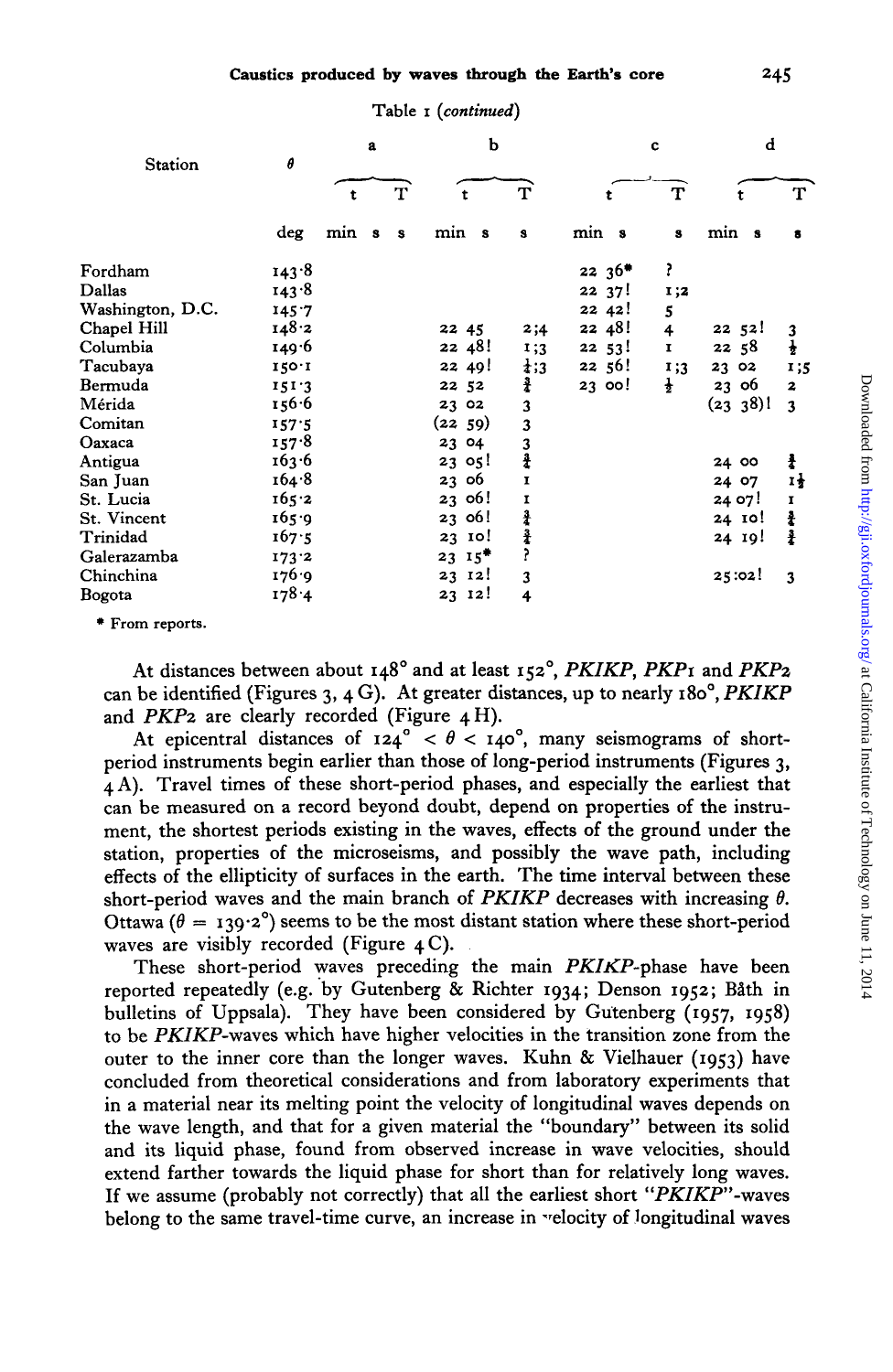from about **10** to 11 km/s would start at a distance *t* of about **1700** km from the Earth's centre; exact values of *t* cannot be found, since neither the epicentral distance of the end of PKP (point *C* in Figure 3) nor the branch *CD* of the traveltime curve is observed. For waves with travel-times about half way between the first and the main branch of PKIKP in Figure 3, Gutenberg **(1958)** found on similar assumptions that the longitudinal wave velocity would increase from about 10.1 km/s at *r* about 1500 km to  $11.2$  km/s at  $r = 1300$  km; for the main branch **(T** usually **2-3 s)** a similar increase in velocity would occur between I 300 and **I** *zoo*  km from the Earth's centre.

The greatest difference in travel times for short- and long-period PKIKPwaves should occur at the shortest distances. With increasing  $\hat{\theta}$  the length of the path of short-period waves in the transition zone between outer and inner core decreases, and the various travel-time curves should approach each other as it is observed (Figure 3). Unfortunately, periods **T** of less than I s cannot be measured accurately on usual seismograms; theoretically, the effect of the transition zone should differ appreciably for waves having different periods of less than **IS**   $\frac{d}{dt}$  (length  $\frac{d}{dt}$  IoT  $km$ ). Irregularities in the transition zone should produce greater scattering and higher absorption of short than of longer waves. The curves for the melting point and the temperature in the transition zone probably intersect at a very small angle, so that a thick transition zone with irregularities may be expected.

The rather sudden end of the short-period waves at about the same distance and time where the long-period diffracted  $PKP$  begins looks suspicious. However, it is unlikely that short-period diffracted PKP-waves extend many times as far from the caustic as long-period diffracted PKP-waves. Another problem concerns the short-period impulses observed frequently simultaneously with the main long-period PKIKP-impulse. However, the shortest periods observed in this impulse are usually noticeably longer than those observed in the earlier shortperiod waves (compare Table I). The finding of several distinct impulses between the first and the main PKIKP-waves and the lack of a continuous spectrum corresponds to the observation (Gutenberg, **1957** b) that in many seismograms from distances of less than  $100^{\circ}$  P as well as S show the prevalence of a few distinct periods **and** not a continuous spectrum.

# **6. Travel-time curves of other phases through the core**

Observed travel times of *SKS* follow the curve for *SKS* (Figure *5* a) at short epicentral distances as far **as** its intersection with the curve for *SKIKS* and are near the SKIKS-curve for greater distances (Nelson **1954).** 

Travel times for PKPPKP can be found from Figure 3 by doubling distances and times. Observations by Gutenberg **(1951,** Figure 3) are close to all major branches. There is no indication that PKPPKP is observed more than **8'** beyond the caustic; this corresponds to **4'** for PKP.

Figure *5* d shows travel-time curves for PKKP, which is a short-period phase. There are many observations by Gutenberg **(1951,** Figure **12),** most between *z* s earlier and **12 s** later than calculated. PKIKKIKP has not been definitely observed. There is no indication of PKKP-waves diffracted noticeably beyond the caustic.

Figure *5* b shows travel-time curves for SKKP, which usually consists of a train of short-period waves. Impulses of SKKP have been recorded at eleven stations  $(129^\circ < \theta < 144^\circ)$  on 1957 April 16. They are between 3 and 13 **s** later than calculated. SKIKKIKP has not been observed.

The travel-time curve of PcPPKP (or PKPPcP) should have a caustic near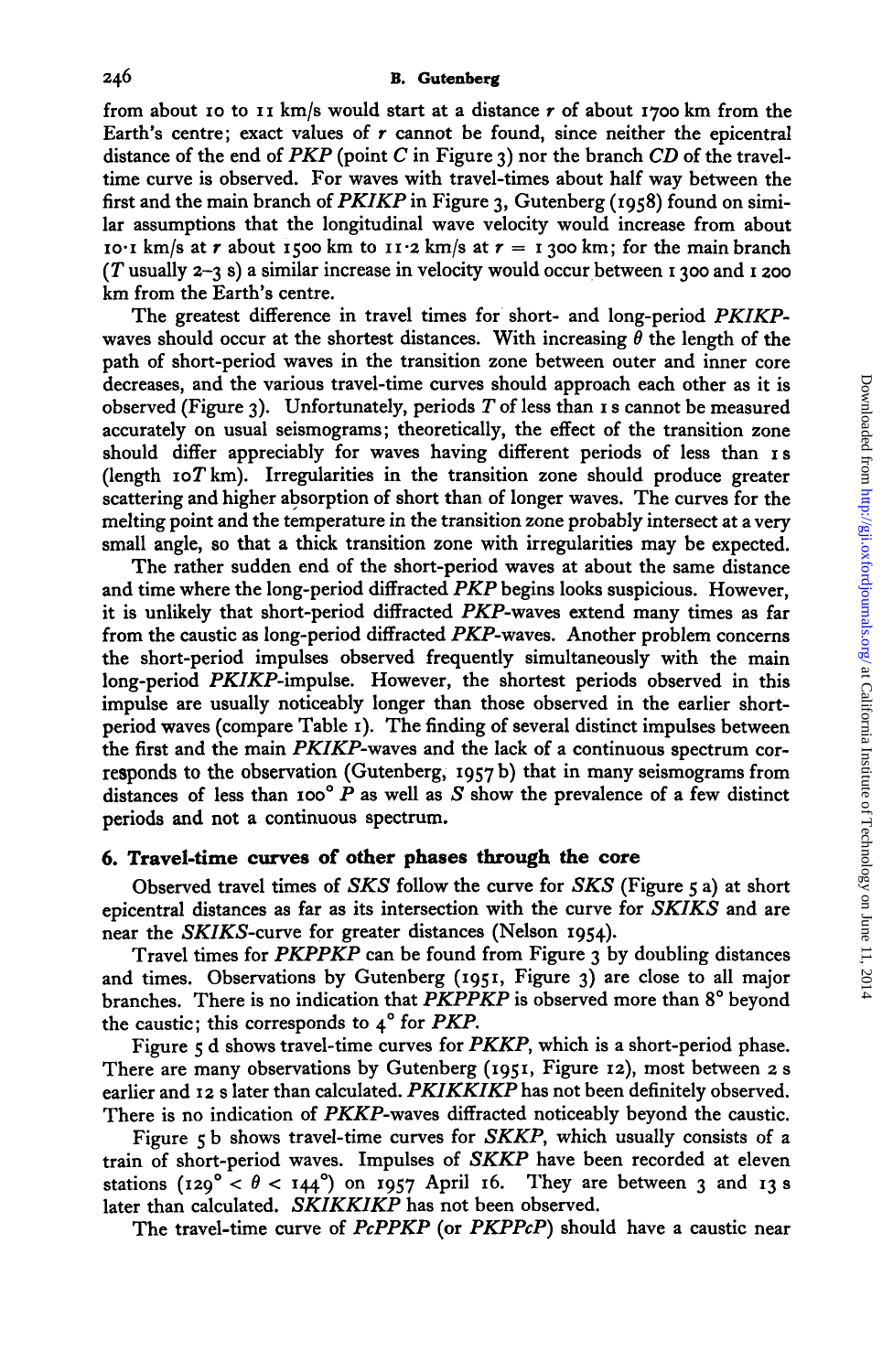180° (Figure 5 c). The curve for *PcPPKIKP* has a strong curvature near 175<sup>°</sup>, so that relatively large amplitudes can be expected there. Strong impulses have been observed by Gutenberg & Richter (1934, p. 123) at distances between  $175^\circ$ and  $176^\circ$  with travel times between 29.0 and 29.3 min.

Other phases through the core and their caustics have been discussed by Gutenberg & Richter (1934, 1939) and by Jeffreys & Bullen (1940).

## **7. Conclusions**

In all instances where seismograms were available showing phases at distances near their caustic, or where corresponding data have been reported, no waves having periods  $T \geq 2$  s have been found in the "shadow zone" at distances exceeding about *5* deg beyond the caustic. The amplitudes of these diffracted waves decrease rapidly with increasing distance from the caustic. The range of distances showing waves diffracted at the caustic surfaces in the Earth is even shorter than that expected theoretically by Jeffreys. It is unlikely that diffracted waves with periods of two seconds or less exist at epicentral distances exceeding five degrees from these caustics. Waves with periods of less than 2 **s,** observed at distances of between 19' and 4' from the caustic of *PKP* are probably *PKIKP*  waves with their deepest point in or near the transition zone between the liquid outer and the solid inner core; in this zone, short waves travel faster than longer waves.

*Seismological Laboratory, California Institute of Technology, Pasadena, Cal.* 

1958 *June.* 

### **References**

- Bullen, **K. E.** & Burke-Gaffney, T. N., 1958. Diffracted waves near the PKP caustic, *Geophys. J.,* **I,** 9-17.
- Denson, M. E., 1950. Longitudinal waves through the Earth's core, Ph.D. thesis, California Institute of Technology, Pasadena.
- Denson, M. E., 1952. Longitudinal waves through the Earth's core, Bull. *Seismol. Soc. Amer.*, 42, 119-134.
- Forester, R. D., 1953. Studies of travel times, periods and energy of seismic waves *SKP* and related phases, Ph.D. thesis, California Institute of Technology, Pasadena.
- Forester, R. D., 1956. *SKP* and related phases, *Bull. Seismol. Soc. Amer.*, 46, **185-201.**
- Gutenberg, B., 1914. Ueber Erdbebenwellen VIIA., *Nachr. Ges. Win. Gottingen,*   $166 - 218.$
- Gutenberg, B., 1951. *PKKP, P'P'* and the Earth's core, *Trans. Amer. Geophys.*   $Un., 32, 373-390.$
- Gutenberg, B., 1957a. The "boundary" of the Earth's inner core, *Trans. Amer. Geophys. Un.,* 38, 750-753.
- Gutenberg, B., 1957 b. Spectrum of *P* and *S* in records of distant earthquakes, Z. *Geophys.*, 23, 316-319.